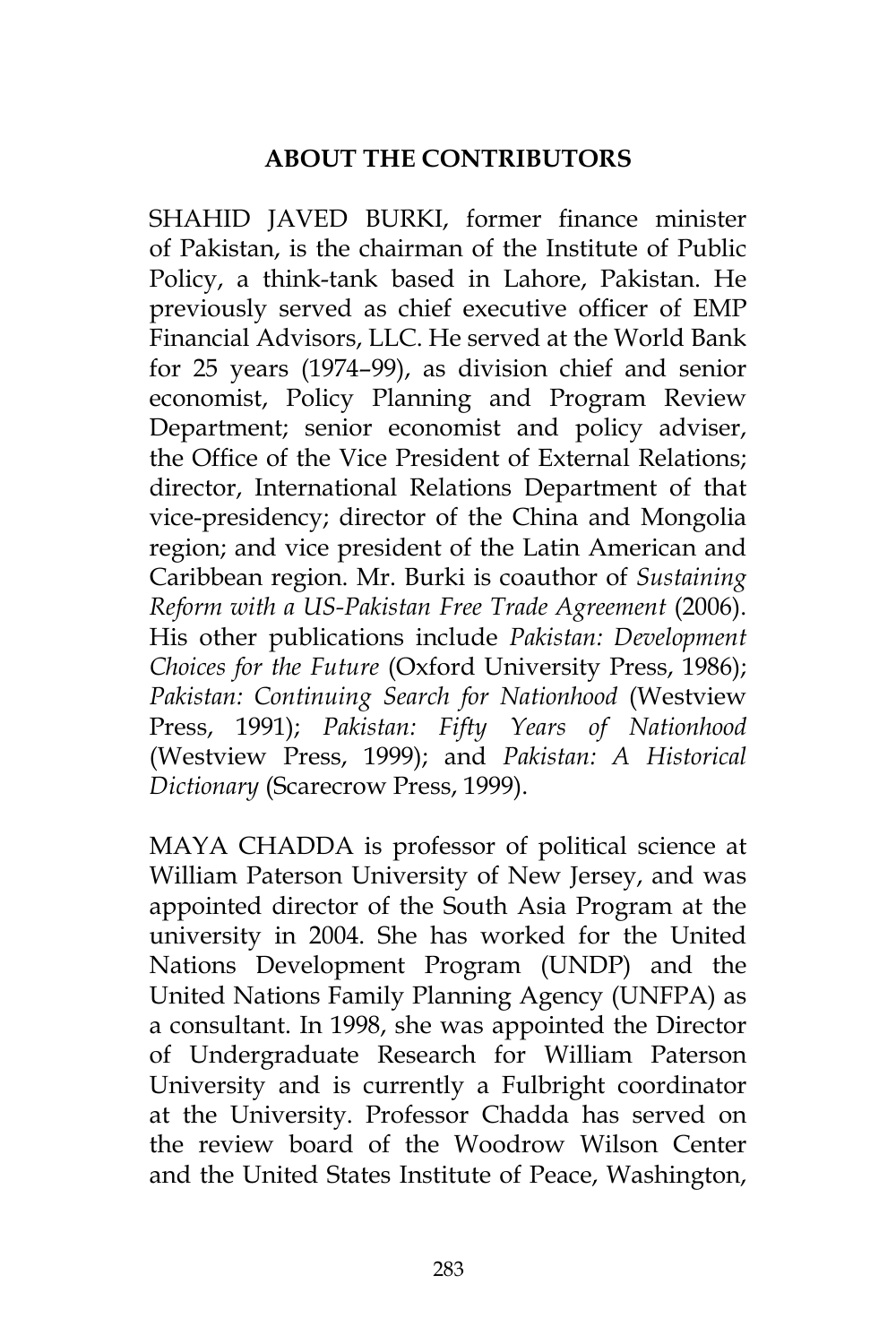DC, and as a consultant to the John D. and Katherine T. MacArthur Foundation, Minorities Rights Group International (UK), Initiative on Conflict Prevention and Quiet Diplomacy (Canada). She is a member of the Council on Foreign Relations, where she served on the Joint Task Force of the CFR and Asia Society on South Asia and is currently a member of the American Political Science Association Task Force on "America's Standing in the World." Professor Chadda is the author of *Indo-Soviet Relations* (Bombay, India, Vora & Co.); *Paradox of Power: The United States Policy in Southwest Asia* (Santa Barbara, CA, Clio Press); *Ethnicity Security and Separatism in South Asia* (New York, Columbia University Press/Oxford University Press); and *Building Democracy in South Asia: India, Pakistan and Nepal* (Lynne Rienner/Sage Publishers). Professor Chadda is finishing a contracted manuscript entitled, *Why India Matters*.

CRAIG COHEN is vice president for research and programs at the Center for Strategic and International Studies (CSIS). He serves as principal liaison between the president's office and research staff, helping the president to connect the growing program agenda with institutional priorities. Previously, he has served as deputy chief of staff and as a fellow in the Post-Conflict Reconstruction Project of the CSIS International Security Program. Mr. Cohen was codirector of the CSIS Commission on Smart Power and directed research on Pakistan, authoring *A Perilous Course: U.S. Strategy and Assistance to Pakistan* (CSIS, August 2007). He is also the author of *Measuring Progress in Reconstruction and Stabilization Operations* (United States Institute of Peace, April 2006) and served in 2006 as an adjunct professor at Syracuse University's Maxwell School. Prior to joining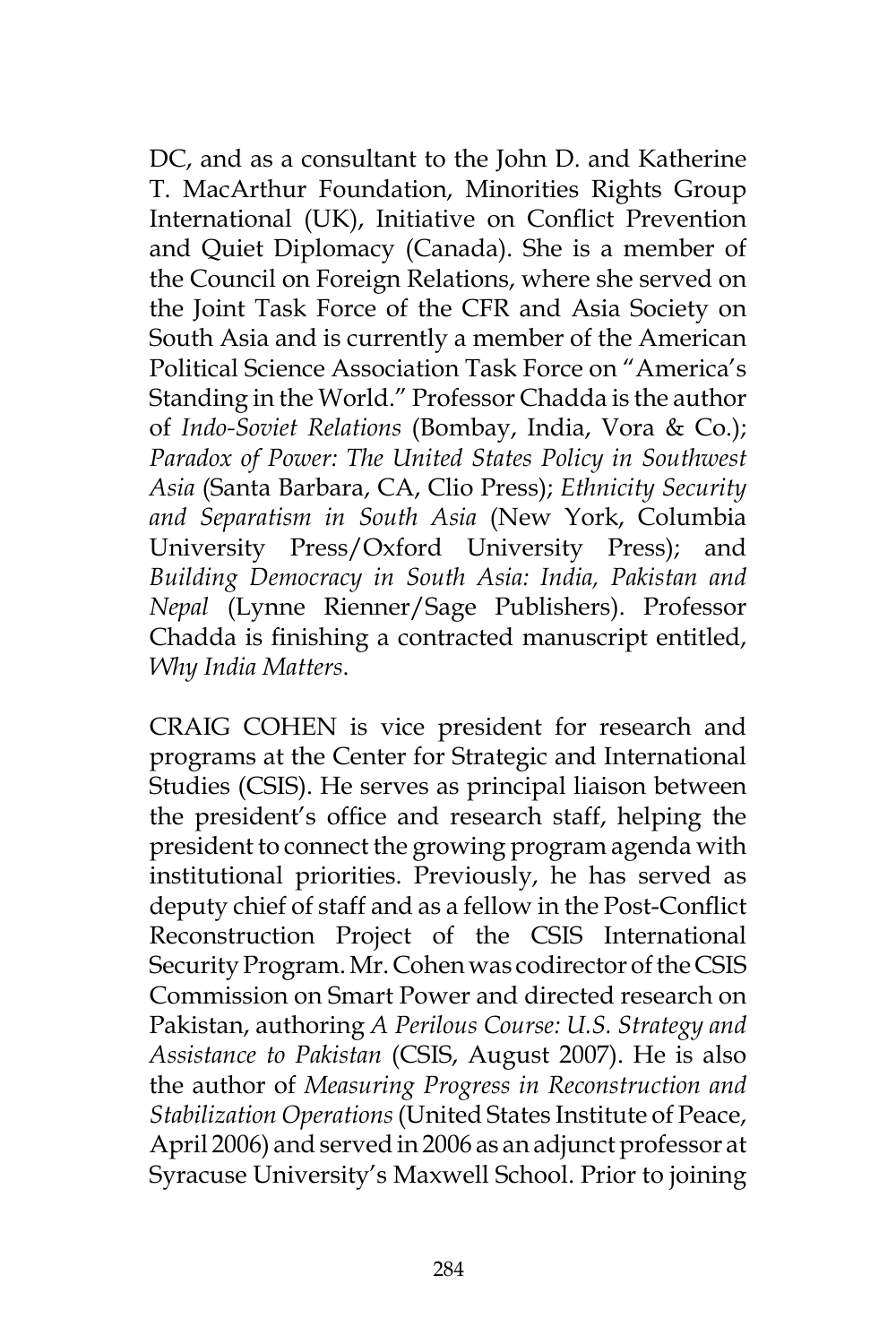CSIS, Mr. Cohen worked with the United Nations and nongovernmental organizations in Rwanda, Azerbaijan, Malawi, and the former Yugoslavia. He received a master's degree from the Fletcher School of Law and Diplomacy at Tufts University and an undergraduate degree from Duke University.

NEIL JOECK is the National Intelligence Officer for South Asia at the National Intelligence Council (NIC). He previously served in the U.S. Government at the National Security Council in the Office of Proliferation Strategy (2004-05) and at the Department of State as a member of the Policy Planning Staff (2001-03). Prior to joining the NIC, he was a senior fellow at the Center for Global Security Research at the Lawrence Livermore National Laboratory (LLNL) and an adjunct professor of political science at the University of California, Berkeley (2005-09). Dr. Joeck worked on India and Pakistan as a political analyst and group leader in Z Division at LLNL (1987-2001) and was a research fellow at the International Institute for Strategic Studies in London (1996-97). Dr. Joeck is the author of *Maintaining Nuclear Stability in South Asia*, Adelphi Paper #312 (1997) and two edited books: *Arms Control and International Security* (with Roman Kolkowicz, 1984) and *Strategic Consequences of Nuclear Proliferation in South Asia* (1986). He has also published numerous journal articles and book chapters. Dr. Joeck holds a BA from the University of California, Santa Cruz; an MA from the Paterson School of International Affairs at Carleton University in Canada; and a Ph.D. and MA in political science from UCLA.

FEROZ HASSAN KHAN is currently on the faculty of the Department of National Security Affairs of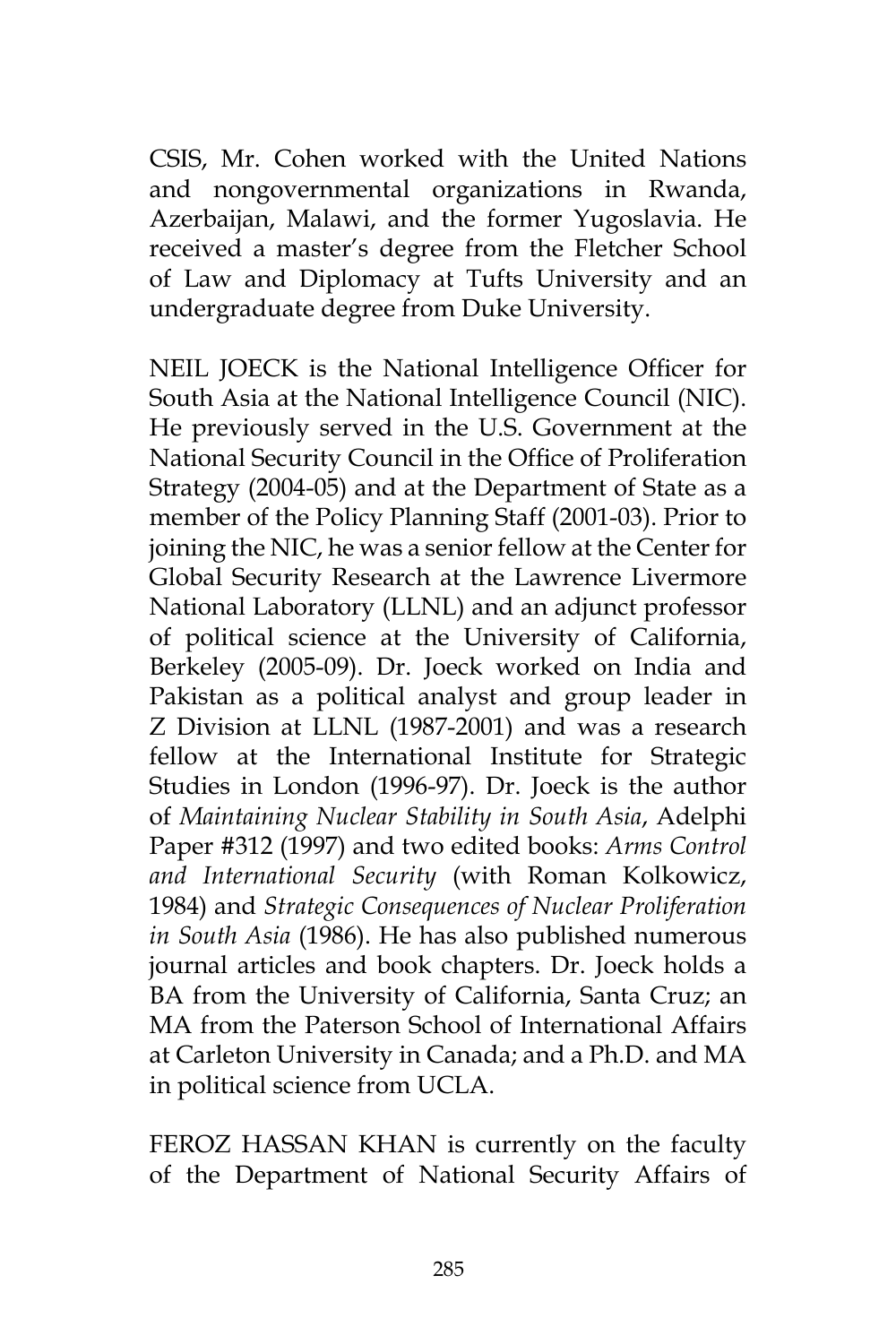the U.S. Naval Postgraduate School, Monterey, CA. He retired as a brigadier general from the Pakistani Army, where he served for 32 years. His previous appointments included the post of Director, Arms Control and Disarmament Affairs within the Strategic Plans Division, Joint Services Headquarters, which is the secretariat of Pakistan's Nuclear Command Authority. His military career blended numerous diplomatic and scholarly assignments. He has experienced combat action and command on active fronts on the line of control in Siachin Glacier and Kashmir. He served domestically and abroad in the United States, Europe, and South Asia, in particular assisting Pakistan's nuclear diplomacy. General Khan has held a series of visiting fellowships at Stanford University; the Woodrow Wilson International Center for Scholars; the Brookings Institution; the Center for Non-Proliferation Studies at the Monterey Institute of International Studies; and the Cooperative Monitoring Center, Sandia National Laboratory. Since the mid 1990s, General Khan has been making key contributions in formulating and advocating Pakistan's security policy on nuclear and conventional arms control and strategic stability in South Asia. He has produced recommendations for the Ministry of Foreign Affairs and represented Pakistan in several multilateral and bilateral arms control negotiations. He has published and participated in several security related national and international conferences and seminars. He has also been teaching as a visiting faculty member at the Department of the Defense and Strategic Studies, Quaid-e-Azam University, Islamabad. General Khan is currently writing a book on the history of Pakistan's nuclear weapons and U.S. policy; expected publication is in 2010. General Khan holds an M.A. from the Paul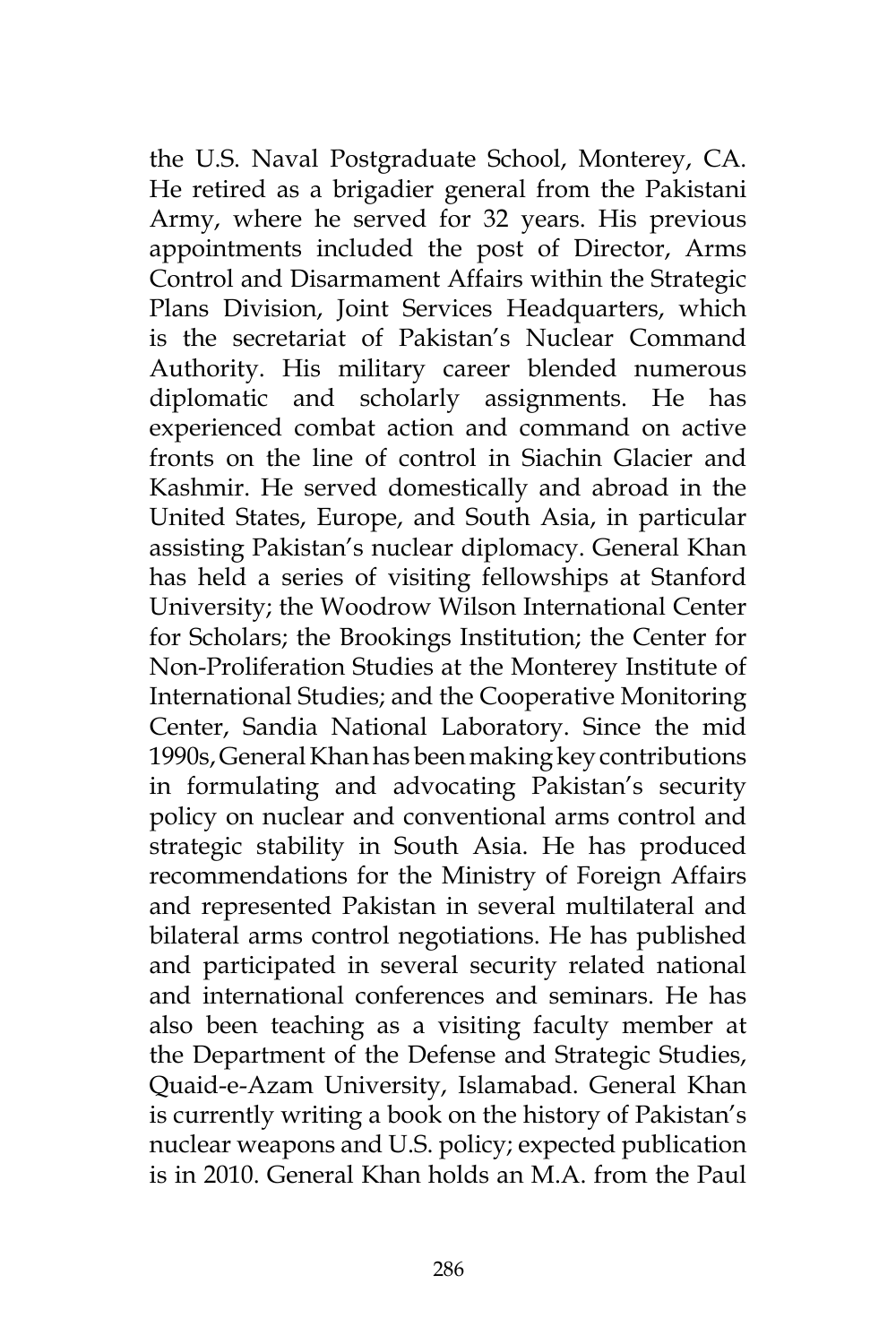Nitze School of Advanced International Studies, The Johns Hopkins University.

HENRY SOKOLSKI is the Executive Director of the Nonproliferation Policy Education Center (NPEC), a Washington, DC-based nonprofit organization founded in 1994 to promote a better understanding of strategic weapons proliferation issues among policymakers, scholars, and the media. He currently serves as an adjunct professor at the Institute of World Politics in Washington, DC, and as a member of the Congressional Commission on the Prevention of Weapons of Mass Destruction Proliferation and Terrorism. Mr. Sokolski previously served as Deputy for Nonproliferation Policy in the Department of Defense, for which he received a medal for outstanding public service from Secretary of Defense Dick Cheney. He also worked in the Office of the Secretary of Defense's Office of Net Assessment, as a consultant to the National Intelligence Council, and as a member of the Central Intelligence Agency's Senior Advisory Group. In the U.S. Senate, he served as a special assistant on nuclear energy matters to Senator Gordon Humphrey (R-NH), and as a legislative military aide to Dan Quayle (R-IN). Mr. Sokolski has authored and edited a number of works on proliferation, including *Best of Intentions: America's Campaign Against Strategic Weapons Proliferation* (Westport, CT: Praeger, 2001); *Nuclear Heuristics: Selected Writings of Albert and Roberta Wohlstetter* (Strategic Studies Institute, 2009); *Falling Behind: International Scrutiny of the Peaceful Atom* (Strategic Studies Institute, 2008); *Pakistan's Nuclear Future: Worries Beyond War* (Strategic Studies Institute, 2008); *Gauging U.S.-Indian Strategic Cooperation* (Strategic Studies Institute, 2007); *Getting Ready for a*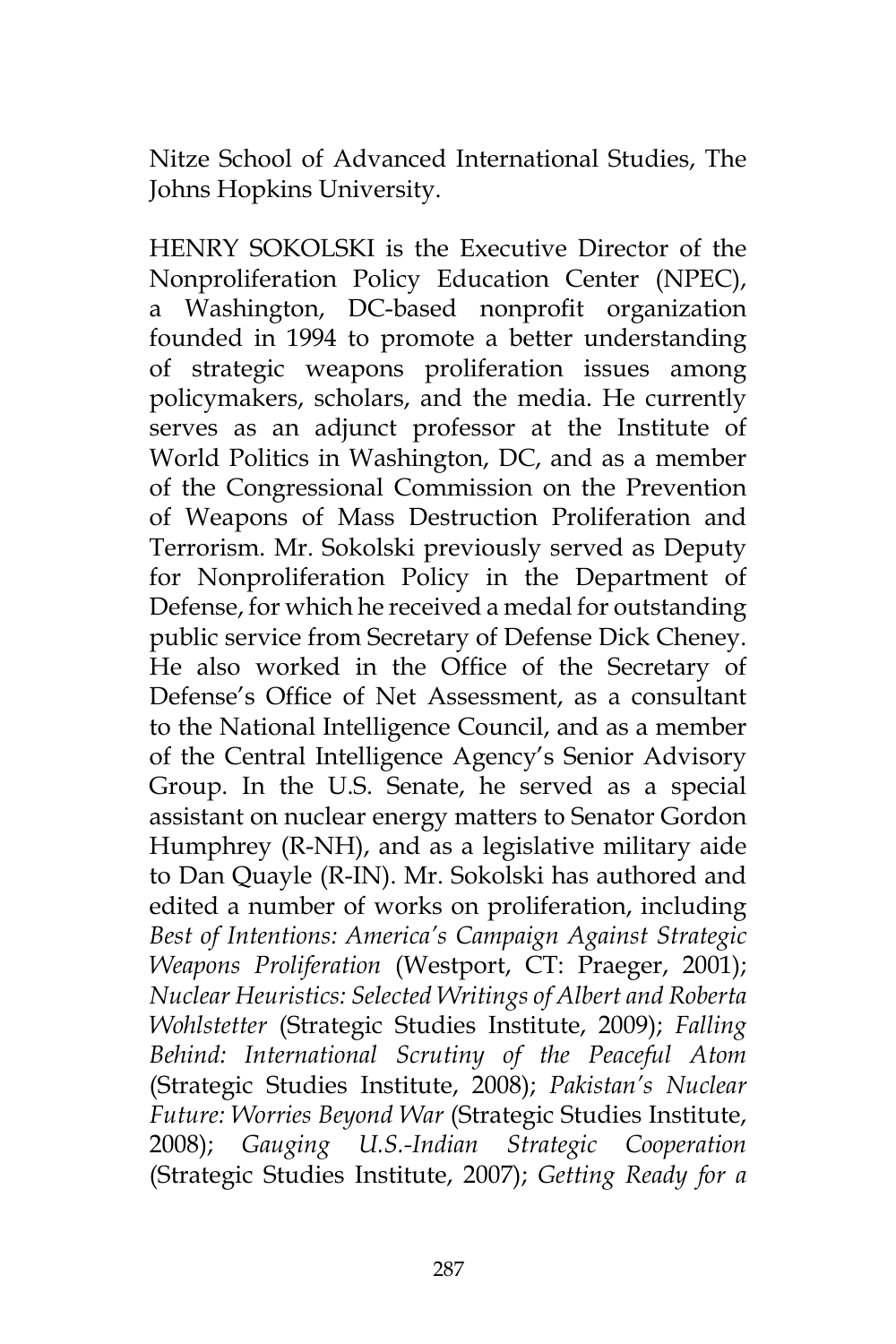*Nuclear-Ready Iran* (Strategic Studies Institute, 2005); and *Getting MAD: Nuclear Mutual Assured Destruction, Its Origins and Practice* (Strategic Studies Institute, 2004).

JOHN STEPHENSON is a Project Manager at Dalberg Global Development Advisors, a strategy consulting firm focused on international development. He has consulted to the senior management teams of leading international financial institutions, multilateral development organizations, foundations, and multinational corporations on strategy, organizational effectiveness, stakeholder and change management, and development policy. He has experience in several development sectors, including energy and the environment, access to finance, health, private sector development, postconflict reconstruction, and governance & public sector reform. Some of Mr. Stephenson's most recent engagements include: (1) evaluating fund manager proposals and conducting due diligence as part of a \$500 million global call for renewable energy funds in emerging markets, (2) serving as a strategic advisor on an innovative \$50 million fund for post-conflict countries, (3) working with the United Nations Foundation and Vodafone Group Foundation on their public-private partnership in mobile health and emergency response, and (4) assisting the East African Community to formulate an energy access scale-up strategy to support attainment of the Millennium Development goals with a focus on alternative energy sources. Prior to joining Dalberg, Mr. Stephenson worked at the World Bank where he participated in the formulation of the Bank's Country Assistance Strategy for the Democratic Republic of Congo. He holds a Bachelor's degree magna cum laude in Government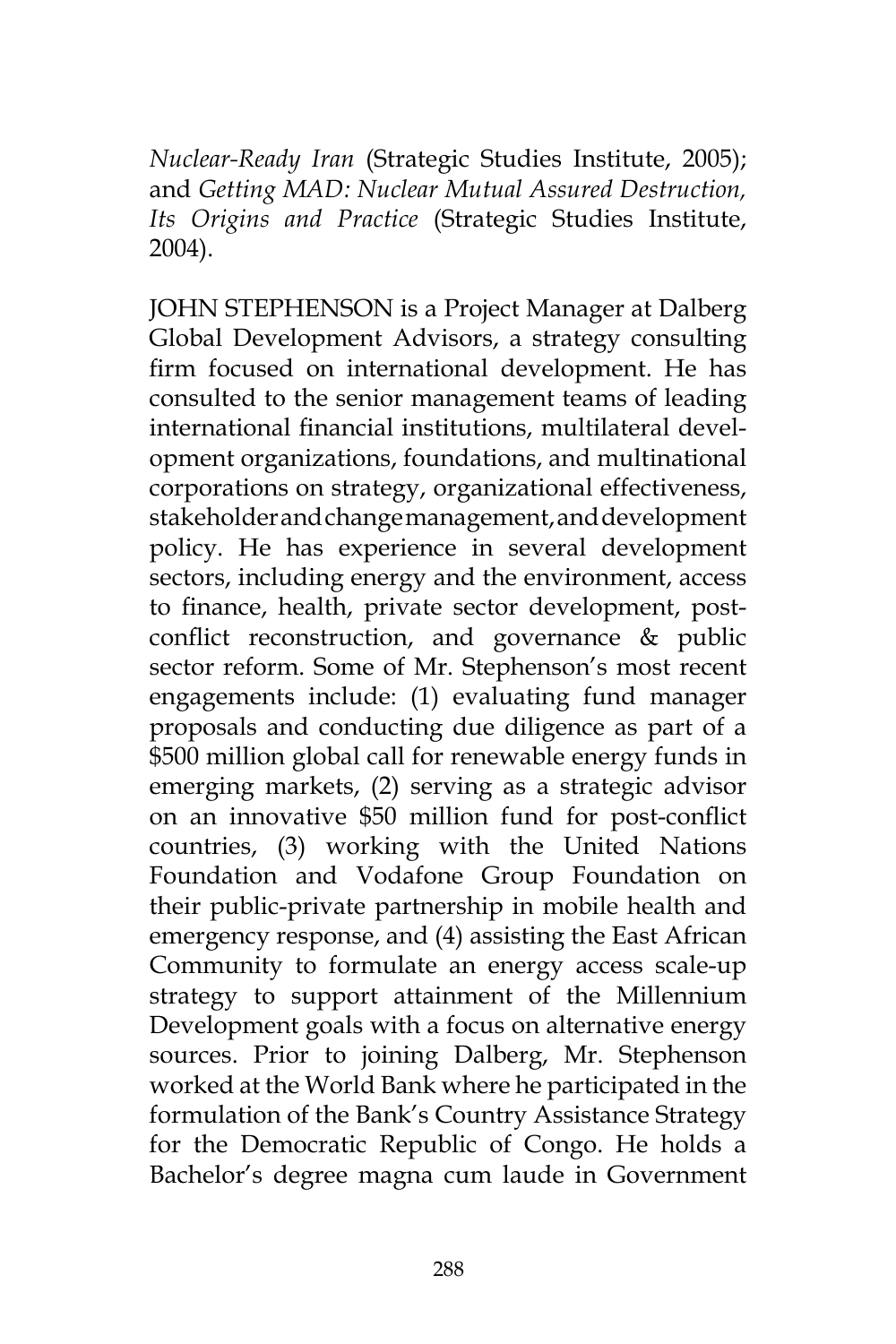and East Asian Studies from Harvard University and a Master's degree from Georgetown University's School of Foreign Service.

PETER TYNAN is a Manager in Dalberg's Washington, DC, office. Mr. Tynan has advised international corporations, governments, and development institutions in strategy, policy, organizational change, supply chain, and performance management. He has experience in several development sectors, including energy, private sector development, public sector reform, and emerging markets investment. Prior to joining Dalberg, Mr. Tynan advised the Minister of Finance of the Democratic Republic of the Congo, where he wrote the private sector revitalization plan and analyzed the competitiveness of major Congolese industries; and worked for the Minister of Finance in Egypt reorganizing the Egyptian Customs Authority. For the U.S. Government, Mr. Tynan advised the CFO of the General Services Administration (GSA) in strategy, strategic planning, and organizational reform. He helped lead the reorganization of the GSA, merging the Supply Service and the Technology Service; and designed and managed the strategic planning process used across the Agency. Mr. Tynan has also worked in private equity, where he sourced and evaluated middle market private equity investments. He is the co-author of *Imagining Australia: Ideas For Our Future* (Allen & Unwin, 2004). Mr. Tynan holds a Bachelor in Business with First Class Honours and the University Medal from the University of Technology in Sydney, Australia; a Masters in Public Policy from the Kennedy School of Government at Harvard University; and an MBA from Harvard Business School.